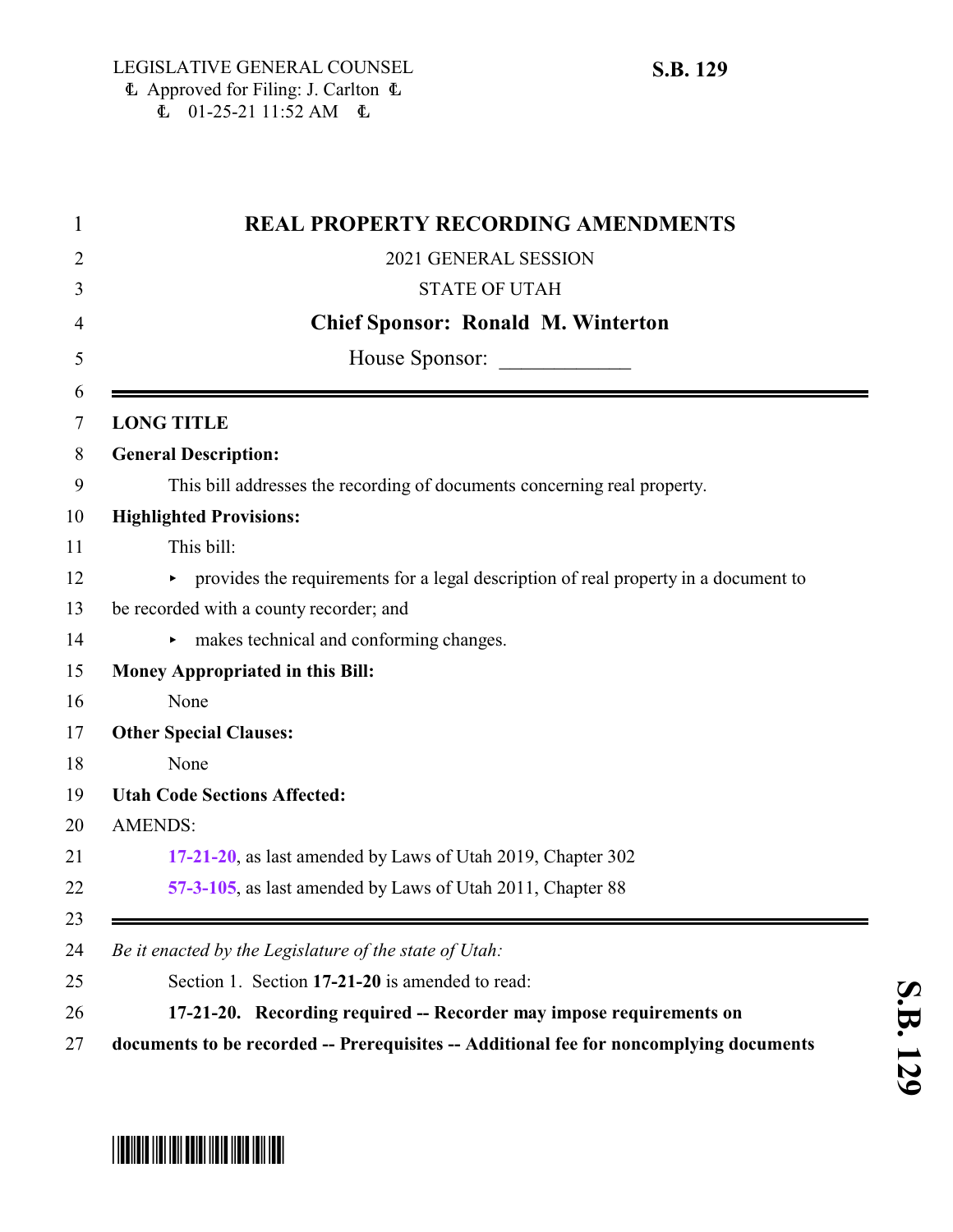| 28 | -- Recorder may require tax serial number -- Exceptions -- Requirements for recording             |
|----|---------------------------------------------------------------------------------------------------|
| 29 | final local entity plat.                                                                          |
| 30 | (1) Subject to Subsections $(2)$ , $(3)$ , and $(4)$ , a county recorder shall record each paper, |
| 31 | notice, and instrument required by law to be recorded in the office of the county recorder unless |
| 32 | otherwise provided.                                                                               |
| 33 | (2) Subject to Chapter 21a, Uniform Real Property Electronic Recording Act, each                  |
| 34 | document that is submitted for recording to a county recorder's office shall:                     |
| 35 | (a) unless otherwise provided by law, be an original or certified copy of the document;           |
| 36 | (b) be in English or be accompanied by an accurate English translation of the                     |
| 37 | document;                                                                                         |
| 38 | (c) contain a brief title, heading, or caption on the first page stating the nature of the        |
| 39 | document;                                                                                         |
| 40 | (d) except as otherwise provided by statute, contain the legal description of the                 |
| 41 | property that is the subject of the document in accordance with Subsection $57-3-105(6)$ ;        |
| 42 | (e) comply with the requirements of Section $17-21-25$ and Subsections $57-3-105(1)$              |
| 43 | and $(2)$ ;                                                                                       |
| 44 | (f) except as otherwise provided by statute, be notarized with the notary stamp with the          |
| 45 | seal legible; and                                                                                 |
| 46 | (g) have original signatures.                                                                     |
| 47 | (3) (a) Subject to Chapter 21a, Uniform Real Property Electronic Recording Act, a                 |
| 48 | county recorder may require that each paper, notice, and instrument submitted for recording in    |
| 49 | the county recorder's office:                                                                     |
| 50 | (i) be on white paper that is $8-1/2$ inches by 11 inches in size;                                |
| 51 | (ii) have a margin of one inch on the left and right sides and at the bottom of each              |
| 52 | page;                                                                                             |
| 53 | (iii) have a space of $2-1/2$ inches down and $4-1/2$ inches across the upper right corner        |
| 54 | of the first page and a margin of one inch at the top of each succeeding page;                    |
| 55 | (iv) not be on sheets of paper that are continuously bound together at the side, top, or          |
| 56 | bottom;                                                                                           |
| 57 | (v) not contain printed material on more than one side of each page;                              |
| 58 | (vi) be printed in black ink and not have text smaller than seven lines of text per               |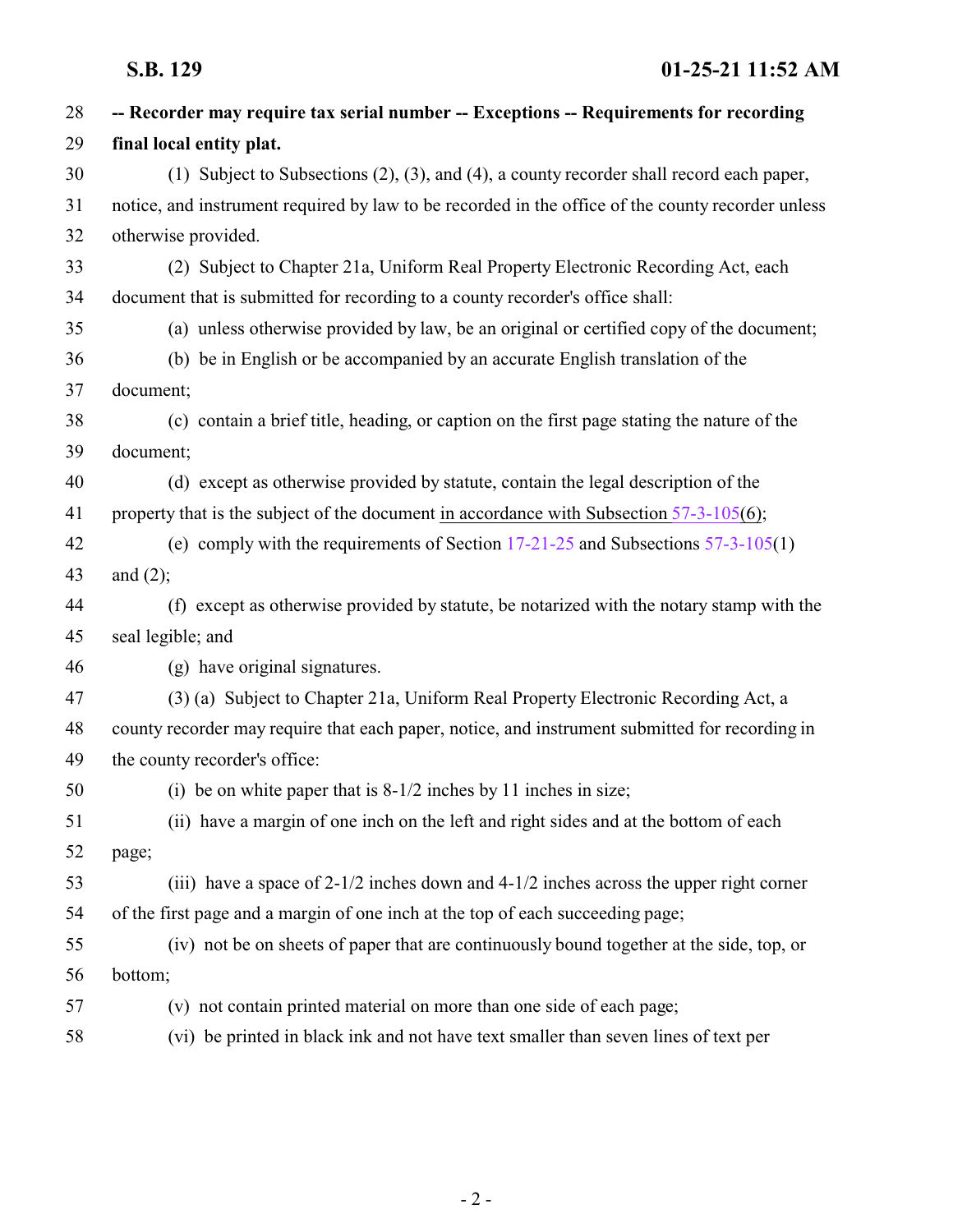## **01-25-21 11:52 AM S.B. 129**

| 59 | vertical inch; and                                                                              |
|----|-------------------------------------------------------------------------------------------------|
| 60 | (vii) be sufficiently legible to make certified copies.                                         |
| 61 | (b) A county recorder who intends to establish requirements under Subsection $(3)(a)$           |
| 62 | shall first:                                                                                    |
| 63 | (i) provide formal notice of the requirements; and                                              |
| 64 | (ii) establish and publish an effective date for the requirements that is at least three        |
| 65 | months after the formal notice under Subsection $(3)(b)(i)$ .                                   |
| 66 | (4) (a) To facilitate the abstracting of an instrument, a county recorder may require that      |
| 67 | the applicable tax identification number of each parcel described in the instrument be noted on |
| 68 | the instrument before the county recorder may accept the instrument for recording.              |
| 69 | (b) If a county recorder requires the applicable tax identification number to be on an          |
| 70 | instrument before $[\hat{t}\hat{t}]$ the instrument may be recorded:                            |
| 71 | (i) the county recorder shall post a notice of that requirement in a conspicuous place at       |
| 72 | the recorder's office;                                                                          |
| 73 | (ii) the tax identification number may not be considered to be part of the legal                |
| 74 | description and may be indicated on the margin of the instrument; and                           |
| 75 | (iii) an error in the tax identification number does not affect the validity of the             |
| 76 | instrument or effectiveness of the recording.                                                   |
| 77 | $(5)$ Subsections $(2)$ , $(3)$ , and $(4)$ do not apply to:                                    |
| 78 | (a) a map or plat;                                                                              |
| 79 | (b) a certificate or affidavit of death that a government agency issues;                        |
| 80 | (c) a military discharge or other record that a branch of the United States military            |
| 81 | service issues;                                                                                 |
| 82 | (d) a document regarding taxes that is issued by the Internal Revenue Service of the            |
| 83 | United States Department of the Treasury;                                                       |
| 84 | (e) a document submitted for recording that has been filed with a court and conforms to         |
| 85 | the formatting requirements established by the court; or                                        |
| 86 | (f) a document submitted for recording that is in a form required by law.                       |
| 87 | $(6)$ (a) As used in this Subsection $(6)$ :                                                    |
| 88 | (i) "Boundary action" has the same meaning as defined in Section $17-23-20$ .                   |
|    |                                                                                                 |

89 (ii) "Local entity" has the same meaning as defined in Section [67-1a-6.5](http://le.utah.gov/UtahCode/SectionLookup.jsp?section=67-1a-6.5&session=2021GS).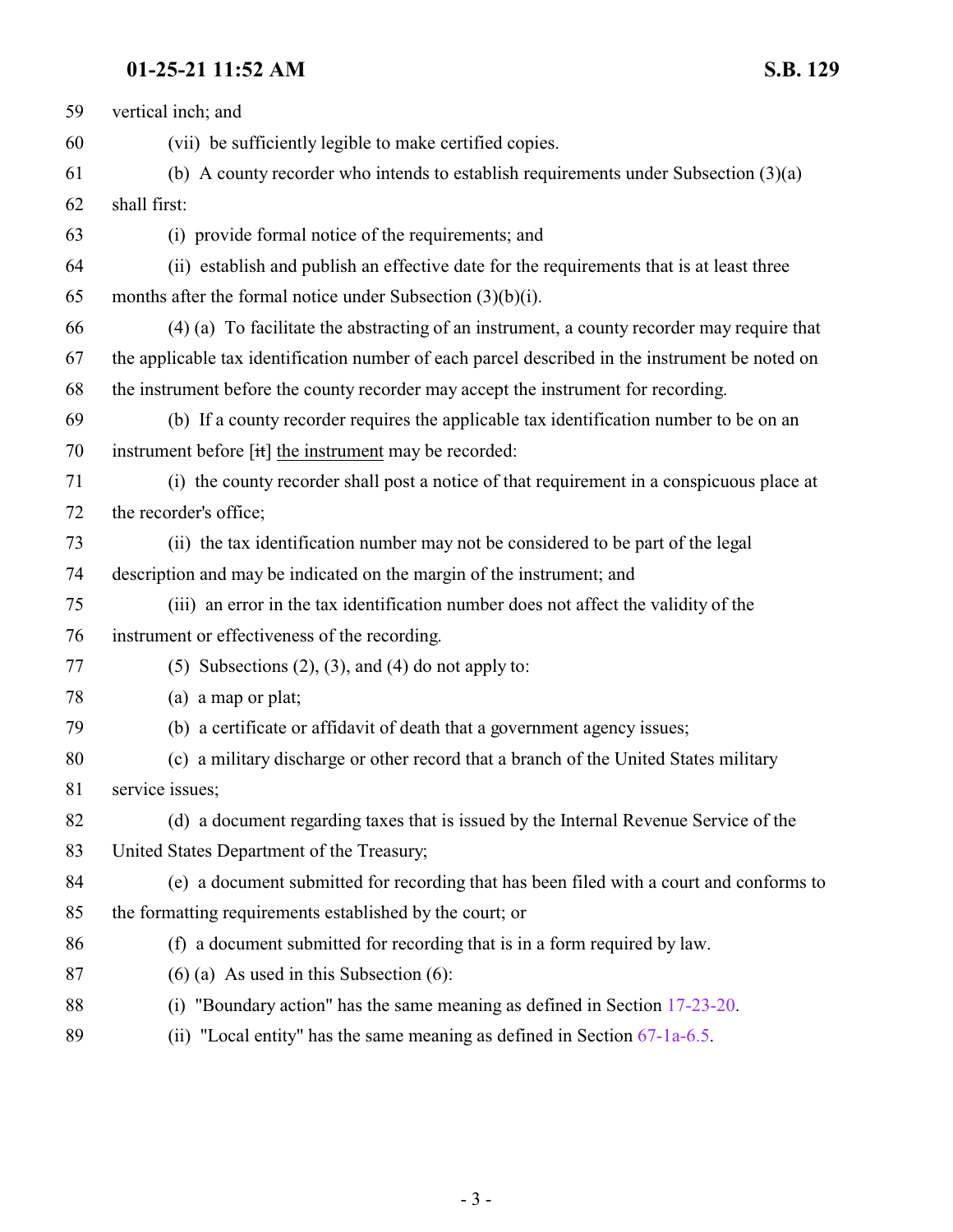## **S.B. 129 01-25-21 11:52 AM**

<span id="page-3-0"></span>

| 90  | (b) A person may not submit to a county recorder for recording a plat depicting the                |
|-----|----------------------------------------------------------------------------------------------------|
| 91  | boundary of a local entity as the boundary exists as a result of a boundary action, unless:        |
| 92  | (i) the plat has been approved under Section $17-23-20$ by the county surveyor as a final          |
| 93  | local entity plat, as defined in Section 17-23-20; and                                             |
| 94  | (ii) the person also submits for recording:                                                        |
| 95  | (A) the original notice of an impending boundary action, as defined in Section                     |
| 96  | $67-1a-6.5$ , for the boundary action for which the plat is submitted for recording;               |
| 97  | (B) the original applicable certificate, as defined in Section $67-1a-6.5$ , issued by the         |
| 98  | lieutenant governor under Section 67-1a-6.5 for the boundary action for which the plat is          |
| 99  | submitted for recording; and                                                                       |
| 100 | (C) each other document required by statute to be submitted for recording with the                 |
| 101 | notice of an impending boundary action and applicable certificate.                                 |
| 102 | (c) Promptly after recording the documents described in Subsection $(6)(b)$ relating to a          |
| 103 | boundary action, but no later than 10 days after recording, the county recorder shall send a copy  |
| 104 | of all those documents to the State Tax Commission.                                                |
| 105 | Section 2. Section 57-3-105 is amended to read:                                                    |
| 106 | 57-3-105. Legal description of real property and names and addresses required in                   |
| 107 | documents.                                                                                         |
| 108 | (1) Except as otherwise provided by statute, a person may not present a document for               |
| 109 | recording unless the document complies with this section.                                          |
| 110 | (2) A document executed after July 1, 1983, is entitled to be recorded in the office of            |
| 111 | the recorder of the county in which the property described in the document is located only if the  |
| 112 | document contains a legal description of the real property in accordance with Subsection (6).      |
| 113 | (3) (a) A document conveying title to real property presented for recording after July 1,          |
| 114 | 1981, is entitled to be recorded in the office of the recorder of the county in which the property |
| 115 | described in the document is located only if:                                                      |
| 116 | (i) the document names the grantees and recites a mailing address to be used for                   |
| 117 | assessment and taxation [in addition to the legal description required under Subsection (2).];     |
| 118 | and                                                                                                |
| 119 | (ii) the document includes a legal description of the real property in accordance with             |
| 120 | Subsection (6).                                                                                    |